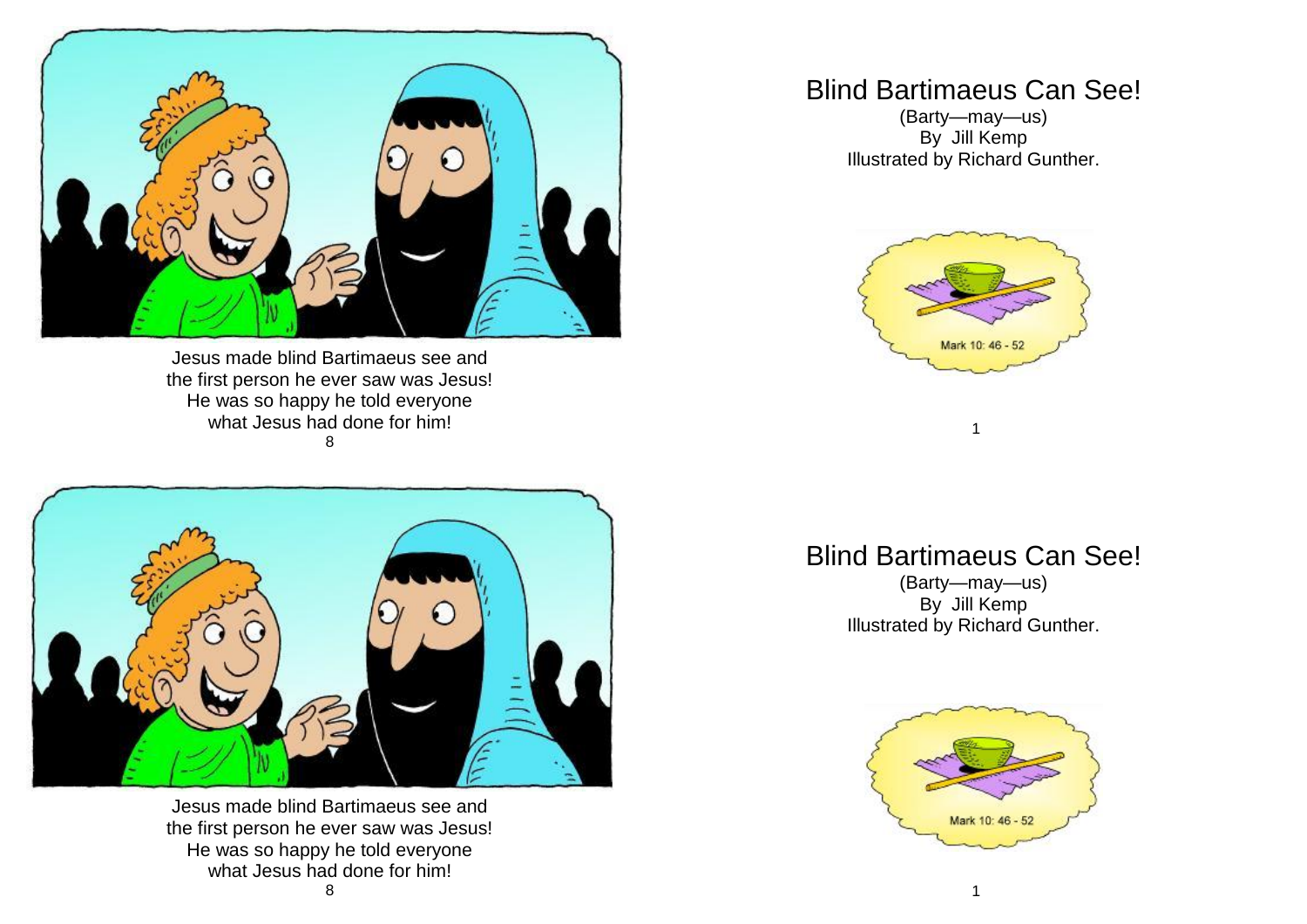

Timaeus and his wife had a lovely baby boy and they called him Bartimaeus. The little baby was born blind and their little boy would never be able to see. 2



"What do you want?" asked Jesus. "Jesus I want to be able to see. I know you make sick people better." And then a miracle happened! 7



Timaeus and his wife had a lovely baby boy and they called him Bartimaeus. The little baby was born blind and their little boy would never be able to see.



"What do you want?" asked Jesus. "Jesus I want to be able to see. I know you make sick people better." And then a miracle happened!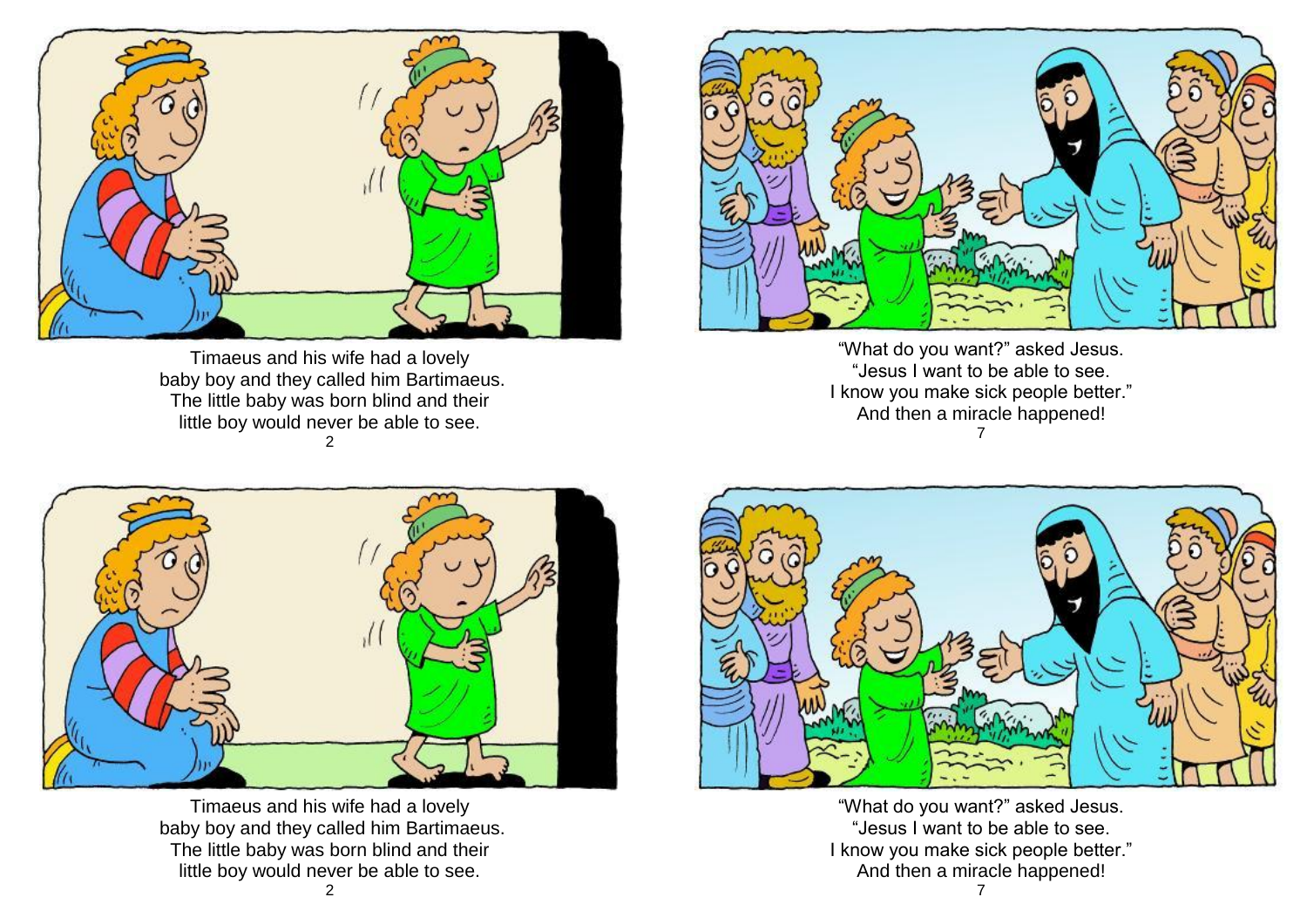

People took him over to Jesus. Bartimaeus believed that Jesus could heal his eyes and make him see! "Jesus please help me," he said. 6



When he grew up he couldn't see to work, so he sat beside the road waiting for people to put money in his bowl so he could buy food. 3



People took him over to Jesus. Bartimaeus believed that Jesus could heal his eyes and make him see! "Jesus please help me," he said.



When he grew up he couldn't see to work, so he sat beside the road waiting for people to put money in his bowl so he could buy food.